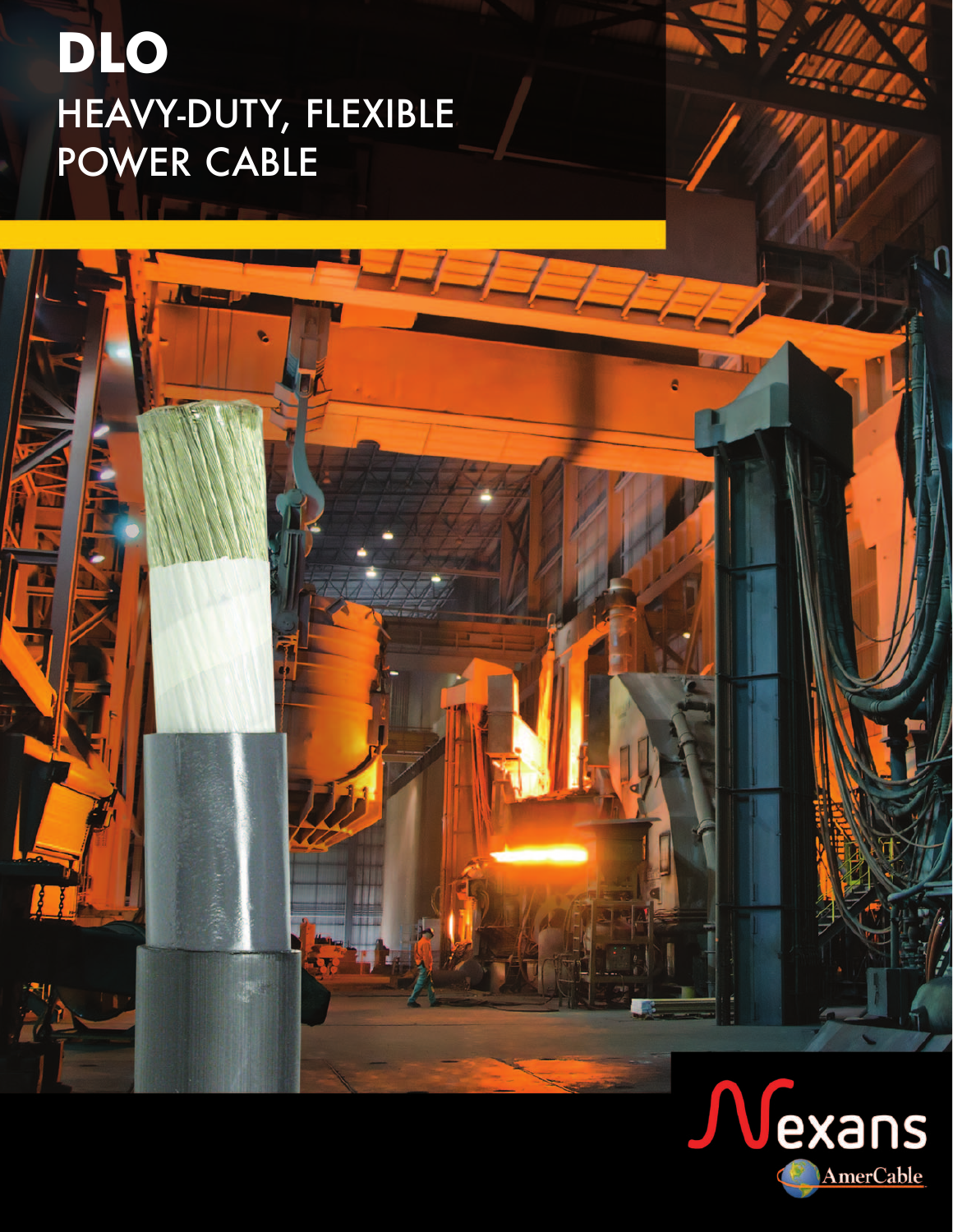# 37-119 **FLEXIBLE POWER CABLE • DLO 2000 VOLTS • 90°C**

DIESEL LOCOMOTIVE CABLE • LIMITED SMOKE (SIZES 2/0 AND HIGHER) • EP/CPE • RHH, RHW-2

#### **CONDUCTOR**

Flexible-stranded, tin-coated annealed copper

#### **JACKET**

Flame retardant, oil and sunlight resistant **Chlorinated** Polyethylene (CPE)

> See below for jacket color options (Special order)



#### SEPARATOR

Suitable separator tape provides easy stripping of insulation

#### INSULATION

Ethylene-Propylene rubber (EPR)

### RATINGS & APPROVALS

- ICEA S-95-658/ NEMA WC-70: Nonshielded Power Cables Rated 2000 Volts or Less for the Distribution of Electrical Energy
- n UL Standard 44: Thermoset Insulated Wires & Cables, Types RHH, RHW-2. UL VW-1
- UL Standard 1685: Vertical Tray Fire propagation and Smoke Release Test for Electrical and optical Fiber Cables. (UL,ST-1)
- ASTM B-33: Standard Specification for Tinned Soft or Annealed Copper Wire for Electrical Purposes
- ASTM B-172: Standard Specification for Rope-Lay-Stranded Copper Conductors having Bunch-Stranded Members, for Electrical **Conductors**
- $MSHA$  P-184
- RoHS Compliant



# APPLICATIONSAPPLICATION

Nexans AmerCable's 2000V Diesel Locomotive Cable (DLO) is a single conductor portable power cable suitable for use in applications needing great flexibility, excellent wearability and good flex life. Applications include locomotive and car equipment, motor and generator leads, battery leads, shipyards, telecommunications power, heavy earth moving equipment, renewable energy and other heavy duty flexing applications.

### FEATURES

- A two layer composite of flame retardant, oil and sunlight resistant Chlorinated Polyethylene (CPE) outer layer and Ethylene-Propylene rubber (EPR) inner layer. The composite design provides significant diameter reductions compared to designs using full thickness jackets.
- Suitable for continuous operating temperatures of 90°C, wet or dry
- Rated RHH, RHW-2;  $2/0 1111$  kcmil listed and marked "for CT use"
- **n** UL listed as Sunlight Resistant
- **n** UL listed as Marine Shipboard Cable (4/0 and larger) – Special order only
- **n** Insulation and jacket meet hazardous waste regulations, per Code of Federal Regulations 40 Section 261 (40CFR261) for characteristic lead content
- Flame Resistance: FT-4/IEEE1202 for 2/0 – 1111 kcmil and UL VW-1
- Meets smoke release and other requirements of Vertical Cable Tray Test UL 1685 and is marked "ST-1" for 2/0 – 1111 kcmil
- Extremely flexible stranding used for increased flexibility and ease of installation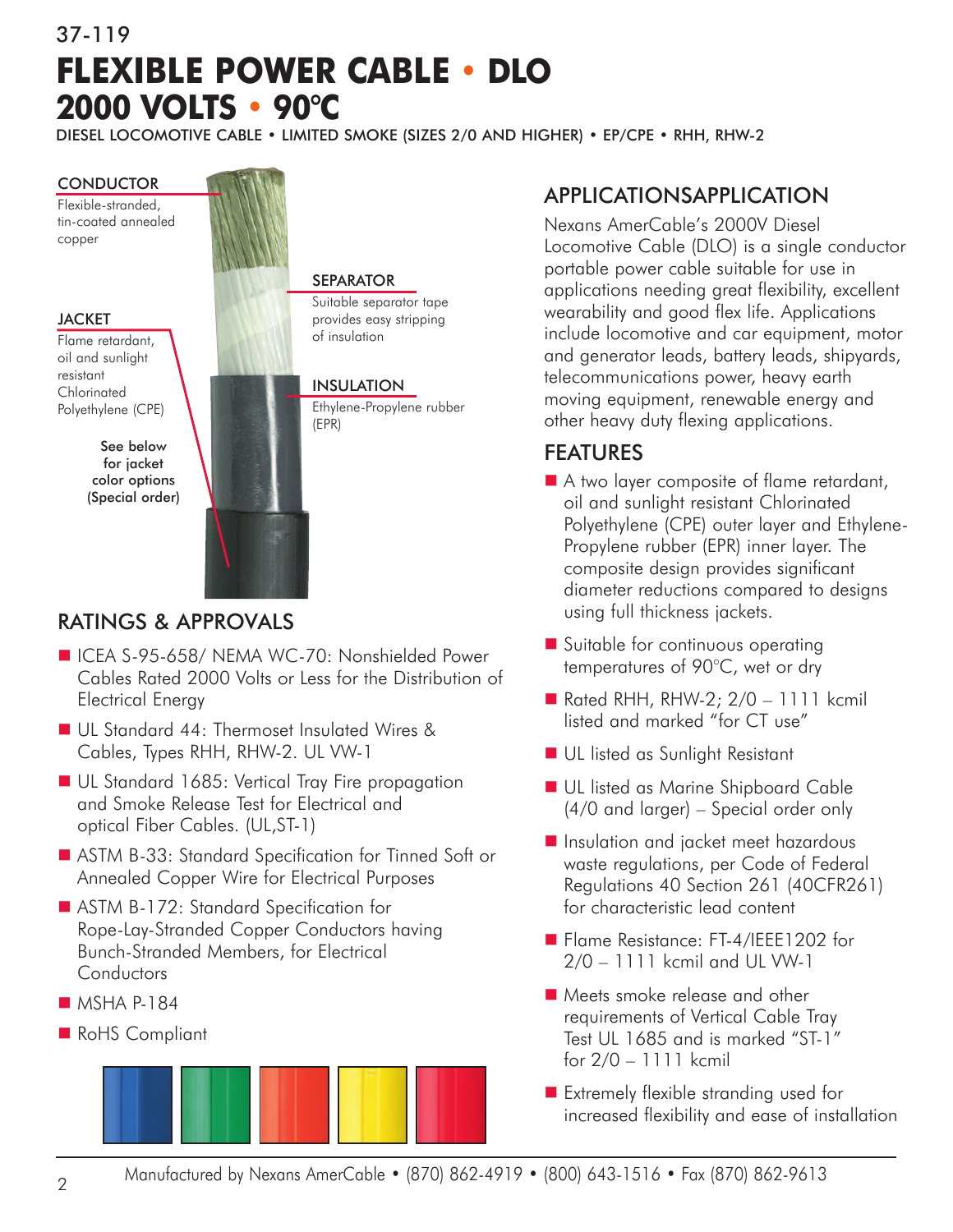

# 37-119 • SINGLE CONDUCTOR PORTABLE POWER CABLE • DLO

| Part No.<br>$37 - 119 -$ | <b>Size</b><br>AWG/<br>kcmil | Minimum<br><b>Wires</b> per<br>Conductor | <b>Nominal</b><br>Insulation<br><b>Thickness</b><br>in. | <b>Nominal</b><br><b>Jacket</b><br><b>Thickness</b><br>in. | <b>Nominal</b><br><b>Outside</b><br><b>Diameter</b><br>in. | Approx.<br>Weight<br>lbs. per<br>$1,000$ ft. | *Ampacity<br>$90^{\circ}$ C |
|--------------------------|------------------------------|------------------------------------------|---------------------------------------------------------|------------------------------------------------------------|------------------------------------------------------------|----------------------------------------------|-----------------------------|
| 201                      | 14                           | 19                                       | 0.045                                                   | 0.015                                                      | 0.214                                                      | 31                                           | 35                          |
| 202                      | 12                           | 19                                       | 0.045                                                   | 0.015                                                      | 0.233                                                      | 41                                           | 40                          |
| 203                      | 10                           | 37                                       | 0.045                                                   | 0.015                                                      | 0.257                                                      | 58                                           | 55                          |
| 204                      | 8                            | 168                                      | 0.055                                                   | 0.030                                                      | 0.349                                                      | 77                                           | 80                          |
| 205                      | 6                            | 61                                       | 0.055                                                   | 0.030                                                      | 0.365                                                      | 124                                          | 105                         |
| 207                      | $\overline{4}$               | 133                                      | 0.055                                                   | 0.030                                                      | 0.460                                                      | 203                                          | 140                         |
| 209                      | $\overline{2}$               | 259                                      | 0.055                                                   | 0.030                                                      | 0.534                                                      | 265                                          | 190                         |
| 210                      |                              | 224                                      | 0.065                                                   | 0.045                                                      | 0.623                                                      | 415                                          | 220                         |
| 211                      | 1/0                          | 266                                      | 0.065                                                   | 0.045                                                      | 0.668                                                      | 489                                          | 260                         |
| 212                      | 2/0                          | 323                                      | 0.065                                                   | 0.045                                                      | 0.689                                                      | 562                                          | 300                         |
| 213                      | 3/0                          | 418                                      | 0.065                                                   | 0.045                                                      | 0.771                                                      | 757                                          | 350                         |
| 214                      | 4/0                          | 532                                      | 0.065                                                   | 0.045                                                      | 0.822                                                      | 894                                          | 405                         |
| 215                      | 262                          | 646                                      | 0.075                                                   | 0.065                                                      | 0.957                                                      | 1091                                         | 467                         |
| 216                      | 313                          | 777                                      | 0.075                                                   | 0.065                                                      | 1.008                                                      | 1245                                         | 522                         |
| 217                      | 373                          | 925                                      | 0.075                                                   | 0.065                                                      | 1.074                                                      | 1486                                         | 591                         |
| 218                      | 444                          | 1110                                     | 0.075                                                   | 0.065                                                      | 1.143                                                      | 1749                                         | 652                         |
| 219                      | 535                          | 1332                                     | 0.090                                                   | 0.065                                                      | 1.257                                                      | 2099                                         | 728                         |
| 220                      | 646                          | 1591                                     | 0.090                                                   | 0.065                                                      | 1.361                                                      | 2464                                         | 815                         |
| 221                      | 777                          | 1924                                     | 0.090                                                   | 0.065                                                      | 1.439                                                      | 2899                                         | 904                         |
| 222                      | 929                          | 2318                                     | 0.090                                                   | 0.065                                                      | 1.685                                                      | 3501                                         | 1005                        |
| 223                      | 1111                         | 2745                                     | 0.130                                                   | 0.065                                                      | 1.850                                                      | 4166                                         | 1119                        |

\* Ampacity – Calculated with at 90°C conductor temperature and 30°C ambient air, per 2008 NEC, Table 310.17

• Cable diameters are subject to +/-5% manufacturing tolerance